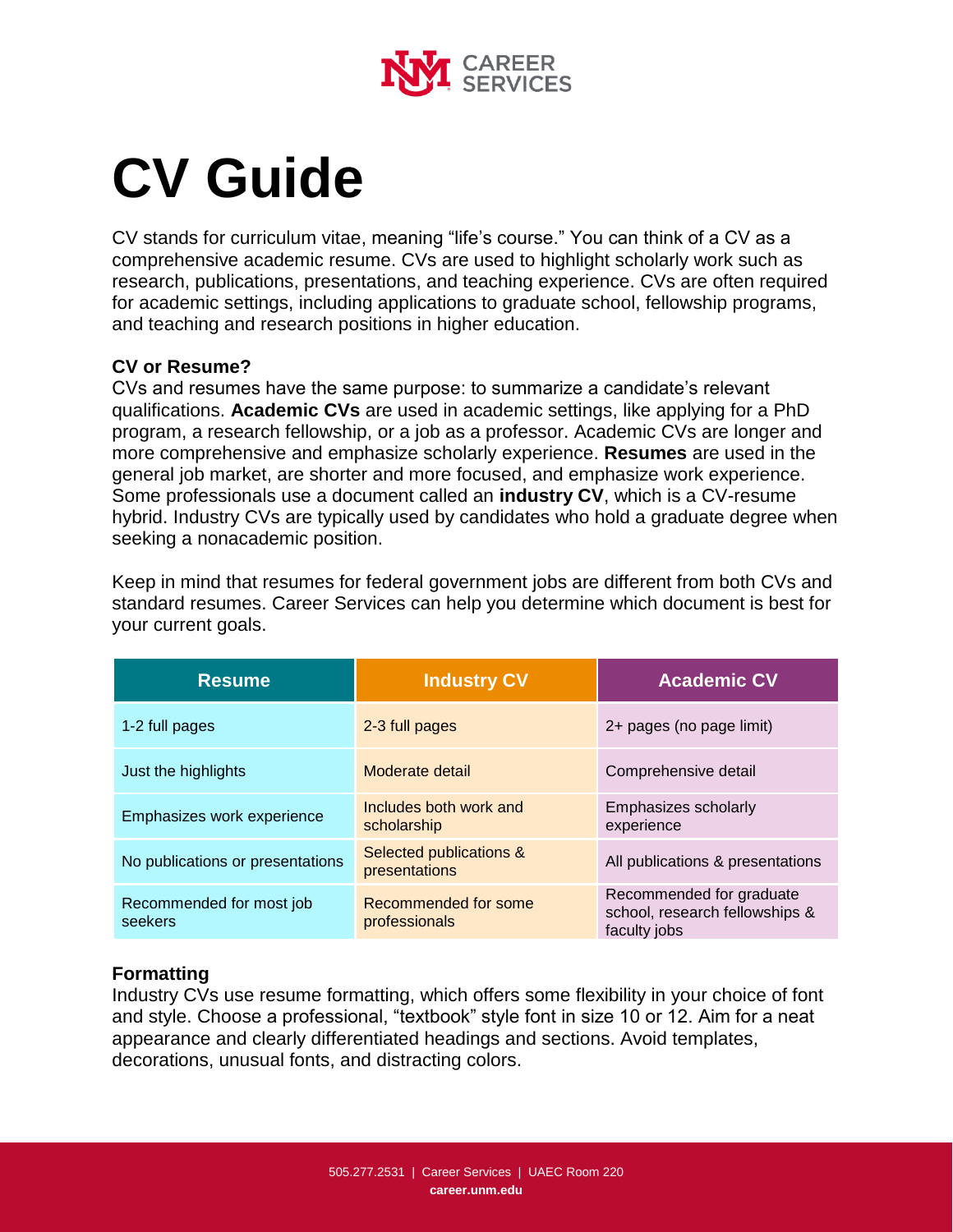

Academic CVs have minimal formatting. Create a plain document with 1" margins, use Times New Roman or a similar font at size 12, and distinguish headings and sections using only alignment, bolding, and similar clean, simple elements. Traditionally, academic CVs include references.

The correct way to list publications and presentations is using the citation style of your field, just like you would in a bibliography. You may put your name in bold, particularly if you are not the first author.

Many faculty members make their CVs available on department websites. Look up the CVs for professors in your field and faculty at the institutions where you wish to work or attend graduate school. These will be your best guide to what is expected for a given application. Don't be intimidated by professors' long CVs. Students are not expected to have that much experience yet. Instead, look to these for clues about the conventions of your field—what kind of information to include, how to format the document, and so on.

#### **What to Include**

It is important to carefully tailor your materials for your current goal. Key sections often included on a CV are:

- Contact Information
- Education
- Thesis or Dissertation
- Honors and Awards
- Teaching Experience
- Research Experience
- Publications and Presentations
- Professional Experience
- Current Research
- Certifications and Licensure
- Languages
- Skills
- Grants
- Professional Affiliations
- University Service

Don't worry if you don't have content for all these sections yet. Just use as many as are relevant to you.

#### **Examples**

On the following pages, you will find examples of an industry CV and an academic CV. These examples show how a candidate who recently completed a PhD might pursue two different goals, an industry position and a faculty position.

*Note: The following examples are teaching tools developed by UNM Career Services. They represent fictional candidates and are to be used for educational purposes only.*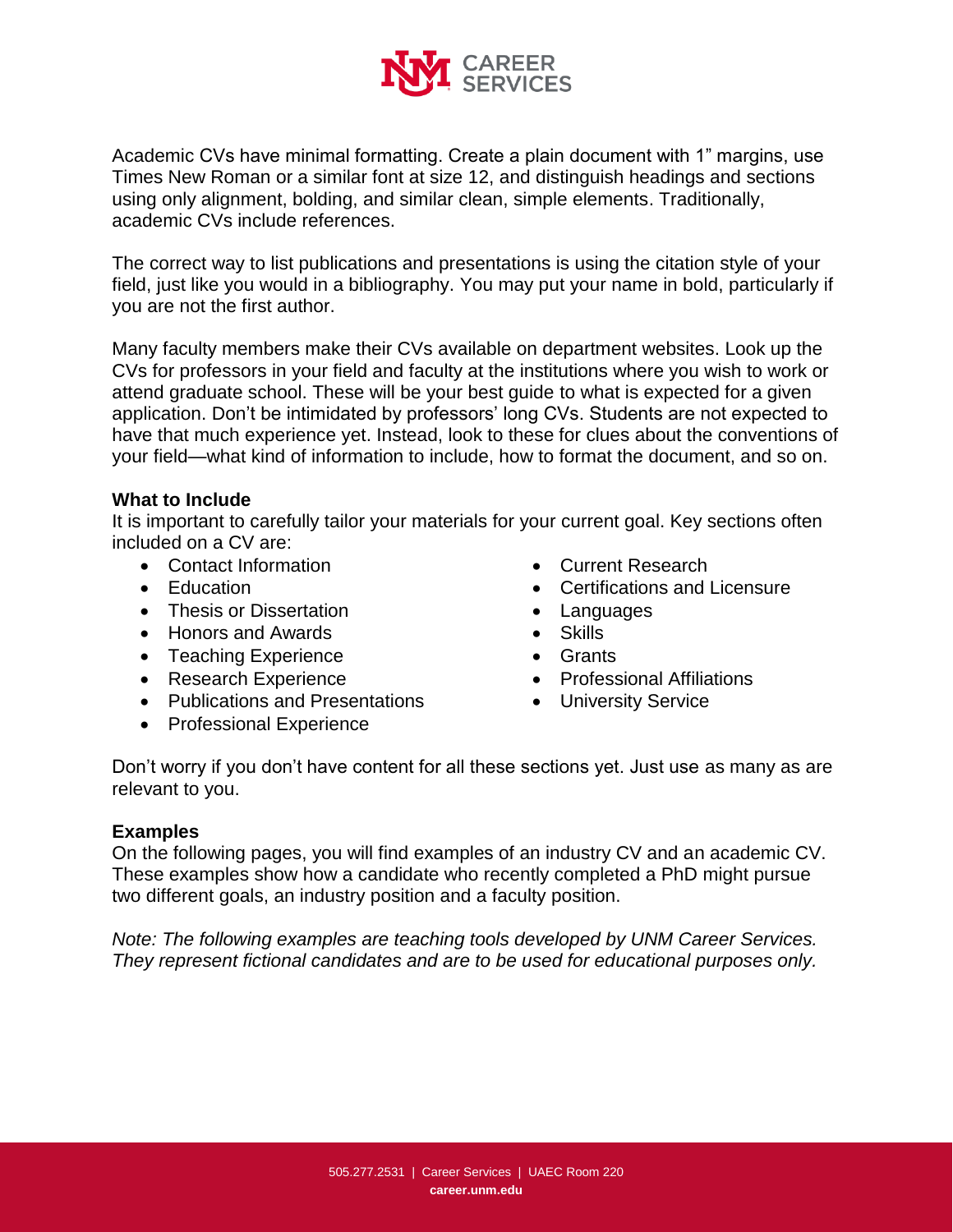

### **Industry CV Example**

# **Amanda Martinez, PhD, LPCC**

[amartinez@unm.edu](mailto:amartinez@unm.edu) ⬧ 505-294-9583

# **SUMMARY**

- Licensed counselor with over 8 years' experience serving diverse client populations with a focus on adolescent development.
- Extensive experience leading and developing programs to promote youth resilience through mentorship and peer support.
- Outstanding program development and program evaluation skills.
- Bilingual in English and Spanish.

# **LICENSURE**

Licensed Professional Clinical Counselor, State of New Mexico, License No. 1234567

# **EDUCATION PhD in Counselor Education** 2020 The University of New Mexico (UNM), Albuquerque, NM **MA in Counseling** 2009 University of Colorado Denver (CUD), Denver, CO

#### **BA in Psychology** 2006

CUD, Denver, CO

# **RELEVANT PROFESSIONAL EXPERIENCE**

**Clinical Counselor and Private Practice Owner January 2015-Present** New Horizons Counseling, Albuquerque, NM

- Provide individual counseling in English and Spanish to a caseload of about 10 adolescents and young adults ages 12-25, utilizing humanistic and cultural humility approaches.
- Conduct weekly group counseling sessions for youth, focusing on the development of positive peer relationships and healthy coping skills.

#### **Course Instructor Course Instructor August 2016-May 2020**

UNM, Albuquerque, NM

• Developed curriculum and delivered instruction to undergraduate and graduate students in courses including Introduction to the Human Services, Adolescent Development and Group Counseling, in class sizes ranging from 10 to 50 students.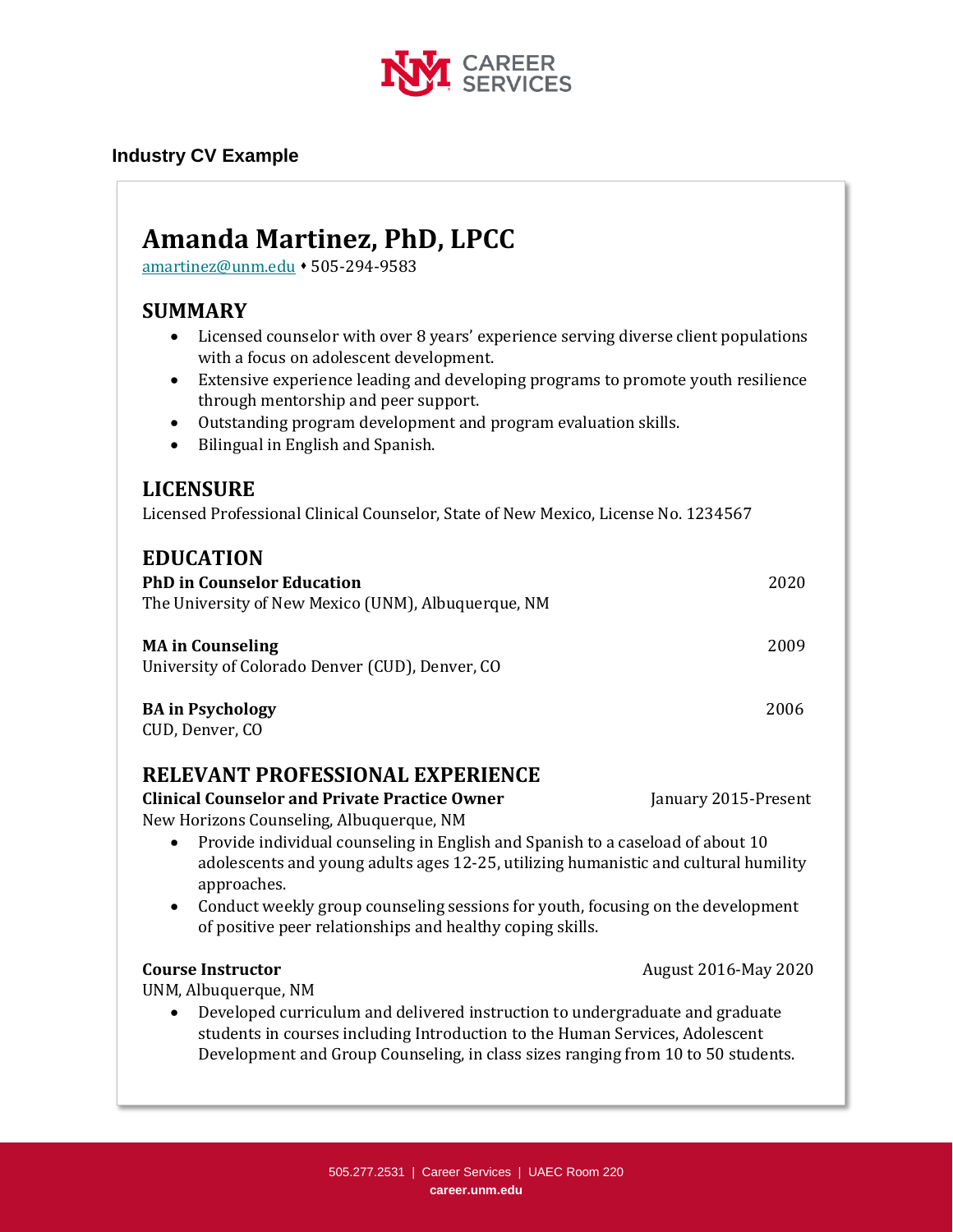

**Program Coordinator June 2011-Decemeber 2014** 

Big Brothers Big Sisters of Colorado, Englewood, CO

- Coordinated the selection and training of volunteer mentors for hundreds of children in the Denver metropolitan area.
- Developed and lead trainings for volunteers on topics including child development, the long-term benefits of mentorship, and cultural diversity.
- Supervised a team of five administrative staff members.

**Clinical Counselor** June 2009-May 2011

State of Colorado, Department of Adolescent Development, Boulder, CO

- Provided individual, group and family counseling to a caseload of approximately 50 youth, ages 13-18.
- Developed and piloted peer support program to improve high school retention rates among at-risk youth.

# **SELECTED PRESENTATIONS & PUBLICATIONS**

Martinez, A. & Green, A. (2020, May). The impact of mentoring programs in urban communities. *Journal of Counseling Psychology*, 10, 25-31.

- Martinez, A. (2020, March). An integrated approach for working with at-risk adolescents in a mentoring program. Presented at the National Conference of the American Counseling Association, Denver, Colorado.
- Martinez, A. (2019, September). Learning in two languages: reflections on the dominance of English-language instruction in counselor education. *Counseling Today,* 100(1): 13-17.
- Jennings, D.B., & **Martinez A.** (2019, June). The role of mentoring for at-risk adolescents. *Journal of Counseling and Development,* 43, 190-210.
- Martinez, A. (2019, March). Peer groups as a source of resilience for urban youth. Mental health in New Mexico. Presented at the annual conference of the New Mexico Counseling Association.
- Sandoval, J., & **Martinez, A.** (2018, March). Tools for building self-esteem in adolescent clients. Presented at the annual conference of the New Mexico Counseling Association.

# **PROFESSIONAL AFFILIATIONS**

New Mexico Counseling Association 2014-Present American Counseling Association 2007-Present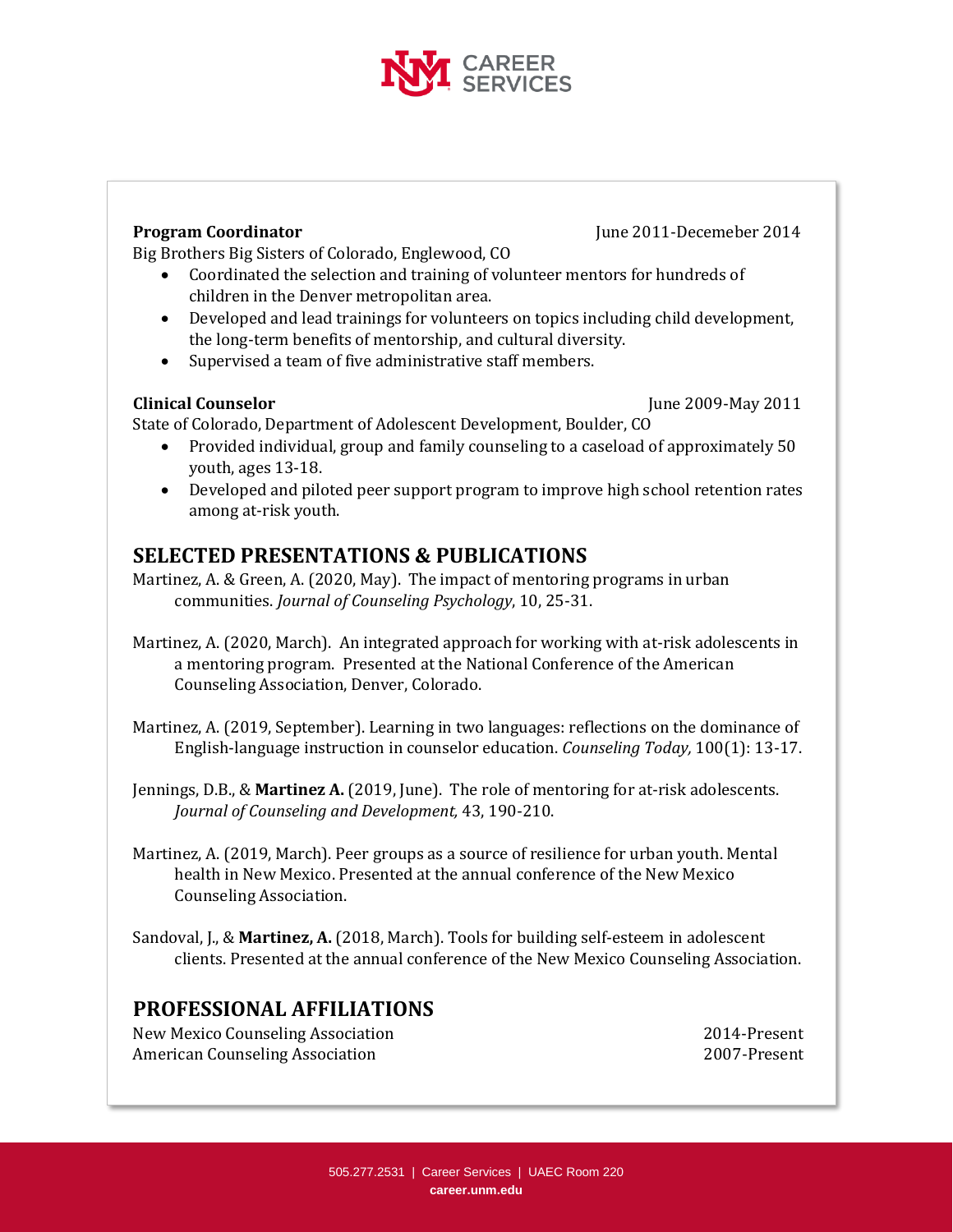

#### **Academic CV Example**

#### **Amanda Martinez, PhD, LPCC**

[amartinez@unm.edu](mailto:amartinez@unm.edu) 505-294-9583 1111 Girard SE Albuquerque, NM 87121

#### **Education**

PhD in Counselor Education, 2020 The University of New Mexico (UNM), Albuquerque, NM

Dissertation: "Mentorship as a Protective Factor for Formerly Incarcerated Young Adults" Committee: Dr. Jerry Sandoval (chair), Dr. Stephanie Jones, Dr. Amy Green

MA in Counseling, 2009 University of Colorado Denver (CUD), Denver, CO

BA in Psychology, 2007 CUD, Denver, CO

#### **Teaching Experience**

#### **Instructor of Record**

Group Counseling, Fall 2019 and Spring 2020 Introduced counseling students to fundamental issues in group counseling, including stages of the group process, group dynamics, and group counseling theories. Graduate level course.

Adolescent Development, Spring 2019

Explored key issues in adolescent health and development, with a focus on psychosocial development, cultural competence, peer group effects, and implications for clinical practice. Graduate level course.

Testing and Assessment, Spring 2019 and Summer 2019 Provided foundational knowledge in evaluation, administration and interpretation of psychological assessments, including history and ethics. Graduate level course.

Introduction to Human Services, Fall Semesters 2016-2018 Provided a broad overview to the human services field, tracing the development of human services professions across history. Undergraduate course.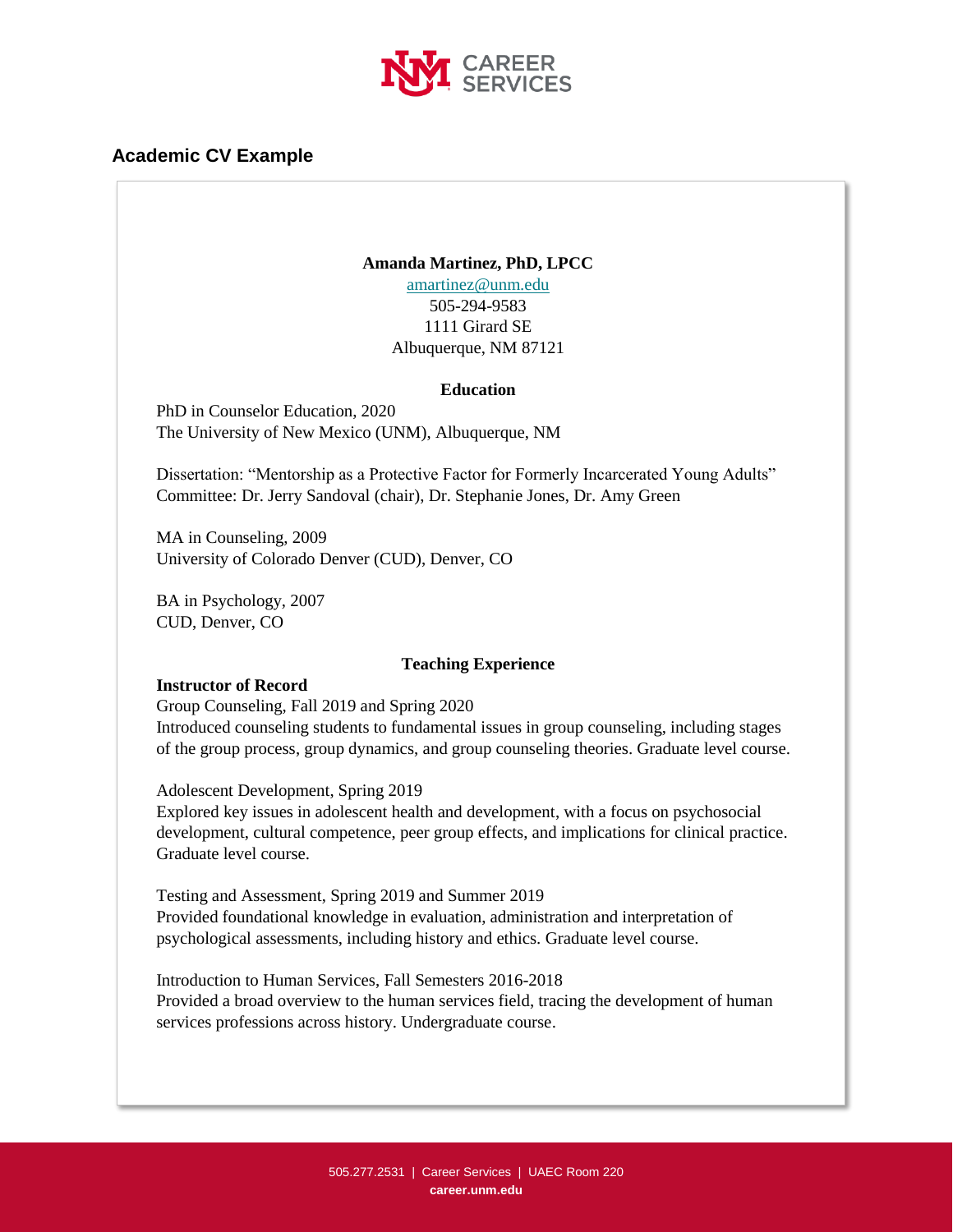

#### **Teaching Assistant**

Introduction to Human Services, Spring 2016 Under supervision of faculty, assisted with curriculum development, instruction delivery and grading for two sections of introductory undergraduate course.

#### **Refereed Publications**

- Martinez, A. & Green, A. (2020, May). The impact of mentoring programs in urban communities. *Journal of Counseling Psychology*, 10, 25-31.
- Jennings, D.B., & **Martinez, A.** (2019, June). The role of mentoring for at-risk adolescents. *Journal of Counseling and Development*, 43, 190-210.
- Jennings, D.B., & **Martinez, A.** (2018, March). Relational issues in an urban youth population. *Youth & Society*, 55(1), 100-110.
- Sandoval, J., Green, A., Chan, R. A., **Martinez, A.**, & Richardson, J. J. (2017). Self-esteem, self-concept, and the peer group: a qualitative study. *Journal of Counseling and Development*, 99, 300-333.
- Chan, R. A., Jennings, D.B., & **Martinez, A.** (2016). Key considerations in the design of youth peer support programs: insights from a pilot program. *American Educational Research Journal*, 10(3), 1000-1035.

#### **Conference Presentations**

- Martinez, A. (2020, March). An integrated approach for working with at-risk adolescents in a mentoring program. *ACA Conference.* Presented at the National Conference of the American Counseling Association, Denver, Colorado.
- Martinez, A. (2019, March). Peer groups as a source of resilience for urban youth. *Mental health in New Mexico.* Presented at the annual conference of the New Mexico Counseling Association.
- Jennings, D.B., & **Martinez, A.** (2019, March). The role of mentoring for at-risk adolescents. *Mental health in New Mexico.* Presented at the annual conference of the New Mexico Counseling Association.
- Sandoval, J., & **Martinez, A.** (2018, March). Tools for building self-esteem in adolescent clients. *Creating community resilience.* Presented at the annual conference of the New Mexico Counseling Association.